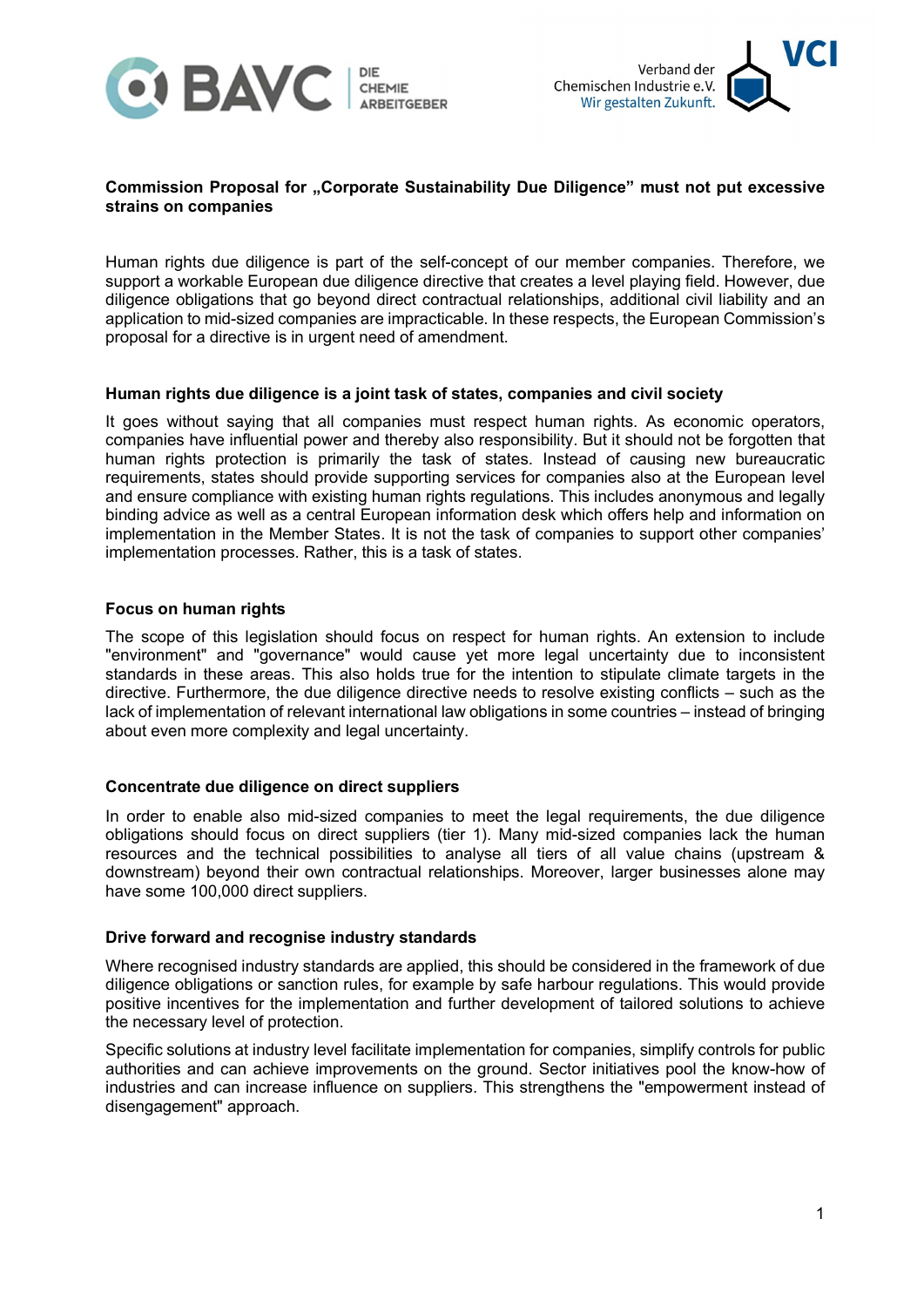



#### Central complaints mechanism

Central complaints mechanisms at industry level should be made possible, as such a mechanism makes it easier for those affected to submit information and reduces the administrative burden for companies.

#### Limit liability to those causing human rights violations

Companies should only be held liable if they have caused human rights violations. This also applies to fines and penalty payments. The mere existence of business relationships cannot be considered a sufficient contribution to causation. Very few European companies have a global sphere of influence that would allow them to enforce own standards worldwide. It must be avoided that companies are held liable for damages without having the opportunity to change the situation on the ground. If companies have no influence on their business partners, there can generally be no culpable conduct. Accordingly, legal disputes on human rights violations in third countries should be settled primarily in the geographic proximity of those committing them, i.e. by the competent courts with jurisdiction in the country in question. Otherwise, there is a risk of a worldwide "litigation industry" at the expense of domestic companies.

#### Ensure practicability for companies

Instead of including mid-sized companies in the scope of the directive and overburdening them with requirements they can hardly fulfil, the scope should be narrowed down to companies with more than 1,000 employees. Last but not least, the measures must be limited to what is feasible. This applies equally to the traceability of products and to the extremely limited options of finding out details about the working conditions of an operation in a far upstream company of the value chain. Companies need clear-cut principles and criteria according to which they can prioritise their activities with legal certainty. At the same time, it must be ensured that the requirements to companies and the measures to be taken do not put at risk the security of supply with urgently needed goods.

## Avoid hindsight errors and maintain the principles of the burden of proof

If, in retrospect, it turns out that a company gave lower priority to relevant risks for factual reasons, it must be ensured that the benchmark remains the ex-ante perspective and that sanctions are not imposed in hindsight. Likewise, the general principles of the burden of proof must be maintained: Anyone who accuses a company of a breach of due diligence bears the burden of proof for this according to the principle of having to produce evidence.

#### Ensure a level playing field for all market participants

The fact that the scope of the proposed directive is to cover companies operating on the European market irrespective of their registered office avoids distortions of competition and is to be welcomed. However, many vague definitions in the Commission's proposal require further clarification at EU level to facilitate uniform implementation in the Member States. Independently of this, the outlook of an international solution – based on the UN Guiding Principles on Business and Human Rights and involving as many countries as possible – would be desirable to create a level playing field.